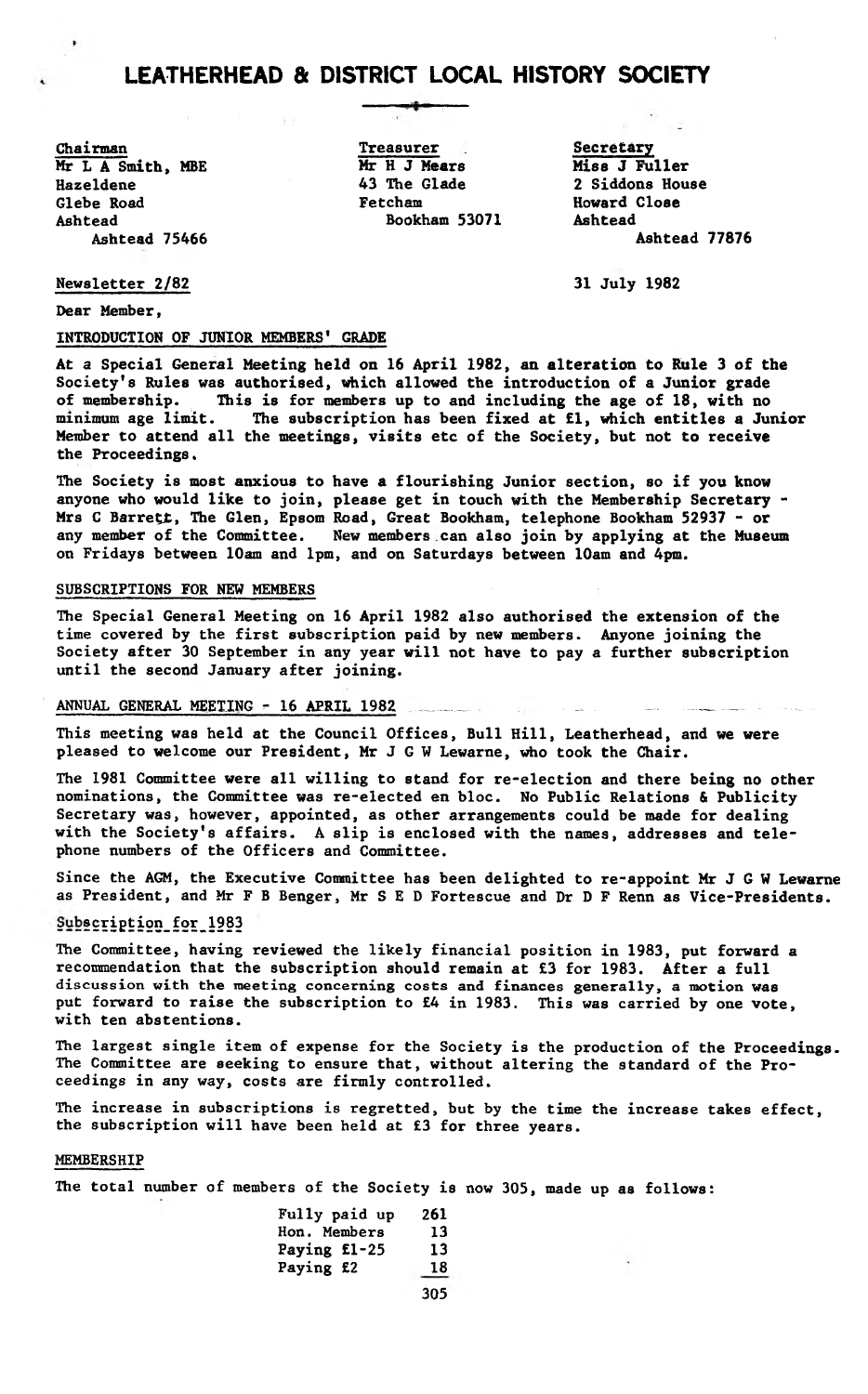$-73 + 64$ 

**We are pleased to welcome the following members who have joined since the last Newsletter was issued:**

| Ashtead           | Bookham               | Fetcham           | Leatherhead      |
|-------------------|-----------------------|-------------------|------------------|
| Mr I I Williamson | Mr G S Barkway        | Mr & Mrs G Austin | Miss I H Southey |
|                   | Mr E W Culley         | Mrs M Overend     | Miss J Martin    |
|                   | Mr Mrs D Harris-Deans |                   |                  |
|                   | Mr P H Lepine-Smith   |                   | Oxshott          |
|                   | Mr B L Worth          |                   | Mr R W Bastin    |

## **PROGRAMME NOTES**

**REMINDER - We can still accept a few more bookings for this all-day visit to EWELME and WALLINGFORD, leaving Leatherhead about 8.45am. Details were given in the last Newsletter. Coach Fare £4-60 per person, including gratuity to the driver.**

# **FRIDAY, 15 OCTOBER**

**The Annual DALLAWAY Lecture at 8pm at the City of London Freemen's School, Ashtead Park, by kind permission of the Headmaster. The speaker will be Miss Joan Harding, FSA, Chairman of the Domestic Buildings Research Group (Surrey), and her subject, which will be illustrated by slides, will be "The Restless House - A Study of Farmhouses and Cottages in Surrey and their Development".**

**This is an open event and visitors will be welcome.**

## **FRIDAY, 19 NOVEMBER**

**At the Red Cross Hall, Leatherhead at 8pm, an illustrated lecture by Dr R G Gilbert entitled "The History of Leatherhead Hospital". Dr Gilbert, who is one of our members, is of course well-known in the district.**

#### **FRIDAY, 10 DECEMBER**

**The Leatherhead Miscellany at the Red Cross Hall at 8pm. In due course we should like to hear from members who can present short items on anything connected with local history.**

**We are working on the programme for 1983 and have in mind one or two all-day outside events, as well as a full programme of speakers. We also hope to become better acquainted with the history of other nearby areas, with the assistance of their respective historical societies. As usual, however, full details will appear in our next Newsletter.**

#### **DELIVERY OF NEWS LETTERS**

**Set out below are the names and addresses of those organising the delivery of News Letters in each area:**

| Leatherhead            | - Mrs M E Morgan Owen, 70 Windfield, Epsom Road, Leatherhead.<br>Leatherhead 374660 |  |  |
|------------------------|-------------------------------------------------------------------------------------|--|--|
| Ashtead                | - Miss J Holman, 20 Forest Way, Ashtead. Ashtead 74593                              |  |  |
| Fetcham                | - Mr G Hayward, Ypriana, 175 Cobham Road, Fetcham.<br>Leatherhead 372674            |  |  |
| Bookham &<br>Effingham | - Mr J Gilbert, 34 Greenacres, Great Bookham. Bookham 54956                         |  |  |

**We thought members might find it useful to have this information in case they have any queries regarding the receipt of their News Letters. If you do not live in any of these areas, please contact the Secretary as your copy no doubt goes by post.**

## **SALES OF PUBLICATIONS**

**A reminder that we have older Proceedings for sale at 50p each for the following years: 1951/3/4/5/9 1966/7/8/9 1970 to 1979**

**The 1980 Proceedings is available at £2, and the 1981 (current issue) at £3.**

 $1.776$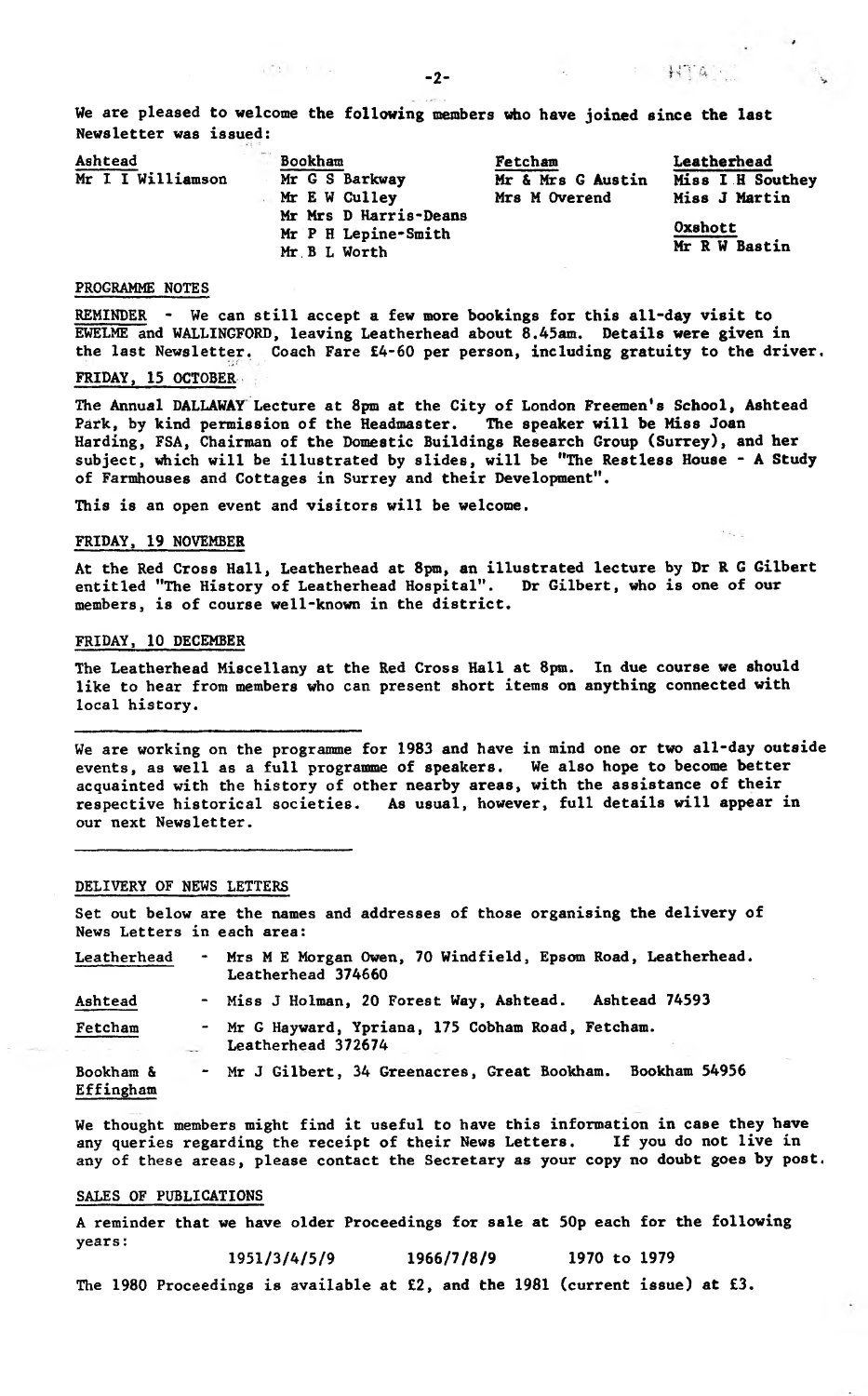**Also available are the following publications:**

| Occasional Paper No.2 - About the Manor of Lower Ashtead | 50 <sub>p</sub>      |
|----------------------------------------------------------|----------------------|
| Occasional Paper No.3 - Early Leatherhead                | $£1 - 00$            |
| Ashtead - a Village Transformed                          | $£4$ (£3 to members) |
| People and Places - Great & Little Bookham               | $£3 - 00$            |
| Life Begins at Eighty - The Spinney School, Bookham      | 50 <sub>D</sub>      |
| Leaflets for Ashtead, Bookham, Fetcham & Leatherhead     | 10p each or four     |
|                                                          | for $30p$            |

**There are also other papers at the Museum, such as the Interim History of Hampton Cottage, Etching of the Running Horse, Leatherhead, and the popular "Shire" bookets.**

**Some of the above items are low in numbers and are unlikely to be reprinted. Call in at the Museum on Friday morning or Saturday, or if you do not see your choice there, ring G HAYWARD \* Leatherhead 372674.**

## **SURREY SYMPOSIUM**

**The 1982 Surrey Symposium on Local History will be held on Saturday, 13 November, not at Dorking Halls, but at Sondes Place School, Dorking, where there will be free** The theme this year is "Surrey People". One local name that springs **to mind is the Rev. James Dallaway, Vicar of Leatherhead 1804-34, and his life could** form a large part of any display staged by the Society. **personalities worthy of inclusion, together with offers to organise the Society's display or to help in this connection, should be sent to the Secretary.**

## **POLESDEN LACEY**

**We have been given a copy of "Country Life" for 12 February 1981, which contains the first part of an illustrated article on Polesden Lacey by Clive Aslet. At the end it states "To be continued", but whether in the next issue or not is not made clear. The part we have gives the history of the estate up to 1906 when it was acquired by Captain and Mrs Ronald Greville; the second part is said to deal with** "Mrs Greville's contribution" and we should like it for our records. **member has a spare copy of "Country Life" containing the second article, or would let us borrow their copy for a short while, would they please contact the Records Secretary - Mr David Bruce - on Bookham 58722.**

## **LEATHERHEAD MUSEUM**

**The current exhibitions consist of a Natural History of Ashtead, by Audrey Elmer and Joan Coombes; a collection of local bottles, jars etc by Clive Wicks, and a series of maps of Ashtead, covering the period 1638-1945 by Messrs Gollin and Lever.**

**Ashtead members have been most active in supplying exhibitions, and it is hoped that members from the other parishes will not allow their area to be neglected. Everyone has his or her favourite subject ranging from churches to pubs, personalities or public services, and each can form the basis of a small but interesting display. Why not phone David Bruce on Bookham 58722 to discuss the possibilities of staging a small exhibition on a subject of your choice, using the Society's extensive collection of material, with help in layout, captions, etc - or, as usual - will it be left to the others?**

**Offers of pieces of York stone for Hampton Cottage garden are still required.**

#### **STEWARDS**

**Stewards are still required on Friday mornings and Saturdays - the tour of duty is three hours once a month: not a very onerous task. However, if you cannot commit yourself even to this small contribution to the Society's work, maybe you would agree to your name going on to an "emergency only" list - even this will be a great help. Please telephone Joe Parry (Leatherhead 375359) re Fridays, or Ralph Hume (Leatherhead 374520) re Saturdays.**

#### **"FRIENDS OF THE LEATHERHEAD MUSEUM"**

**Members who joined the "Friends" last year or earlier, are reminded that their 1982 subscription of £1 is now due and should be sent either to 7 Fox Lane, Little Bookham, or left at the Museum.**

**"Friends" living in Bookham are considering the possibility of running, some time in March 1983, a "Dinner/Lecture" in the Old Barn Hall, Great Bookham, on the lines of the very successful Ashtead Pottery event. Helpers in all departments will be required, and volunteers are urged to contact Mr S E D Fortescue in this connection. The money raised from this function will be earmarked for the reinstatement of the**